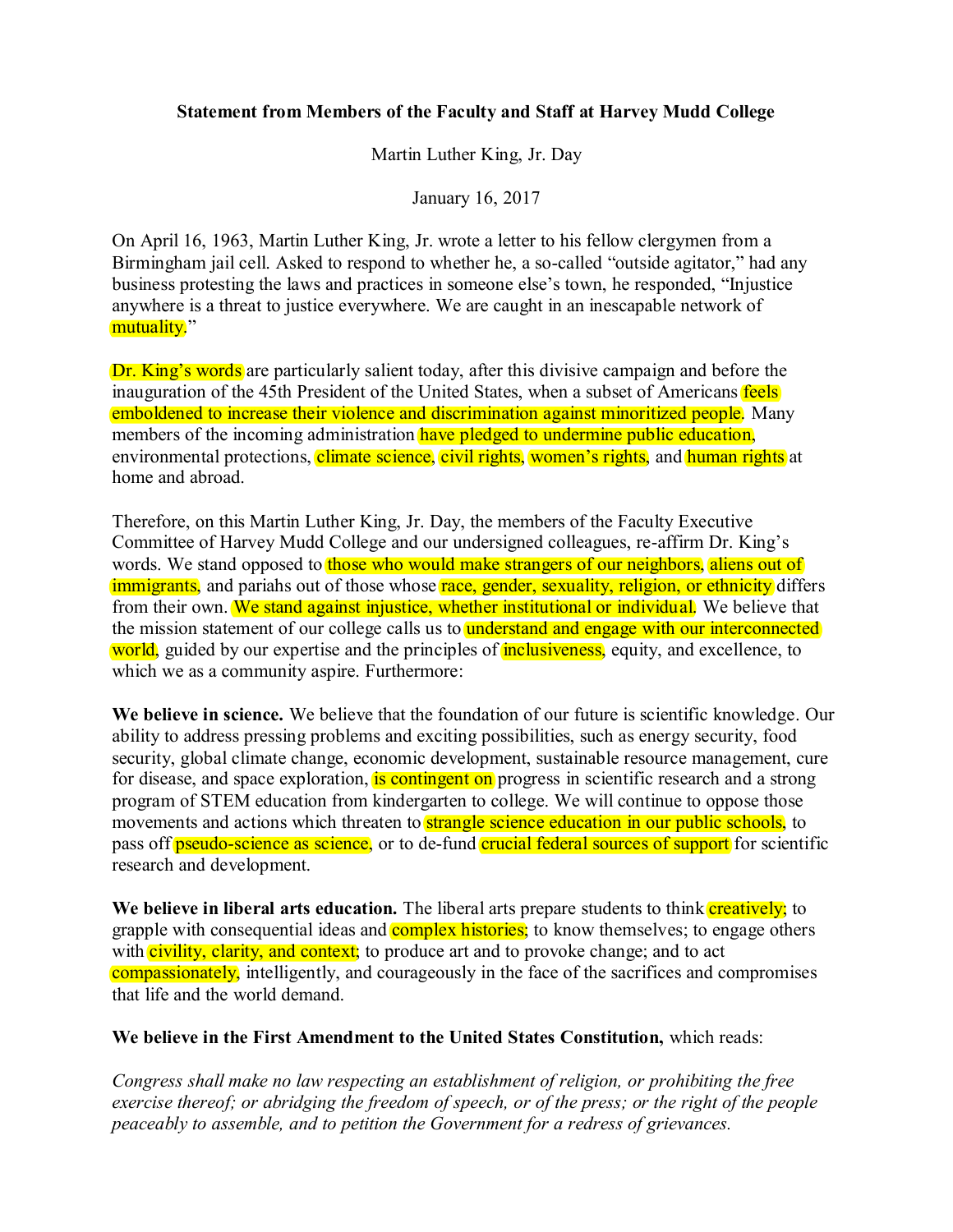We affirm the principle of freedom of conscience, around which these rights coalesce. Therefore, we oppose all attempts to abridge conscience or freedom of religion, to suppress protest, or to circumscribe the manner or ability of our community members to express their values, beliefs, or convictions.

**We believe in equality; we reject bigotry and discrimination,** whether based on race, gender, religion, sexuality, class, nationality, citizenship status, cognitive ability, physical ability, political affiliation, or any other form of identity. We recognize that not all people experience bigotry and discrimination equally and that those people who have interpreted the presidentelect's victory as license to terrorize and bully others are not the authors of prejudice, but merely the latest examples of it. Hate speech and acts have no place at HMC. We will not stand for it, and we will speak and act to prevent it.

We believe in dignity and respect. It is unacceptable to **demean women**, sexually assault anyone, ridicule or promote violence against any group of people, **gaslight** those who challenge your ideas, racially-profile, religiously-profile, or attempt to deprive anyone of their freedom and rights because you do not like them. The many disparaging statements made by **president-elect** Trump during the 2016 campaign -- about women, minorities, veterans, disabled Americans, immigrants, and others whom he found it politically expedient to belittle -- are abhorrent and wrong.

**We believe in equity.** We recognize that many of the barriers to equal opportunities for education, compensation, professional development, healthcare, and leadership are not only institutional, but social and cultural. Effecting change in these areas takes time, collaboration, and work.

We believe in hard work. Understanding the world, in all its complexities, is hard. Building a just world, where people benefit rather than suffer from scientific advances, is hard. The **current** political climate makes it even harder. We know that to do this hard work, many of us will need to become uncomfortable: we might have to change our priorities, at times we might have to be more vocal and more active, at other times we will need to listen more and speak less. We will need to recognize the ways that we may be complicit in perpetuating inequities in our own institution. We understand that we have work to do on our campus to live up to the ideals of our mission. We commit ourselves to recognize those areas in which we are failing and to better embody our values.

**We believe in our students, staff, alumni, trustees, and fellow faculty members.** We are proud of our community, and we love that we get to know you and work with you. To each of you, we say: you matter. We will listen to you. We will work on your behalf. We will support your work and protect your freedom to do it.

Patrick Little, *Johnson Professor of Engineering Management, Chair of the Faculty*

Stephen C. Adolph, *Stuart Mudd Professor and Chair of Biology*

Angie Covarrubias Aguilar, *Program Director, Upward Bound*

Anna Ahn, *Associate Professor of Biology*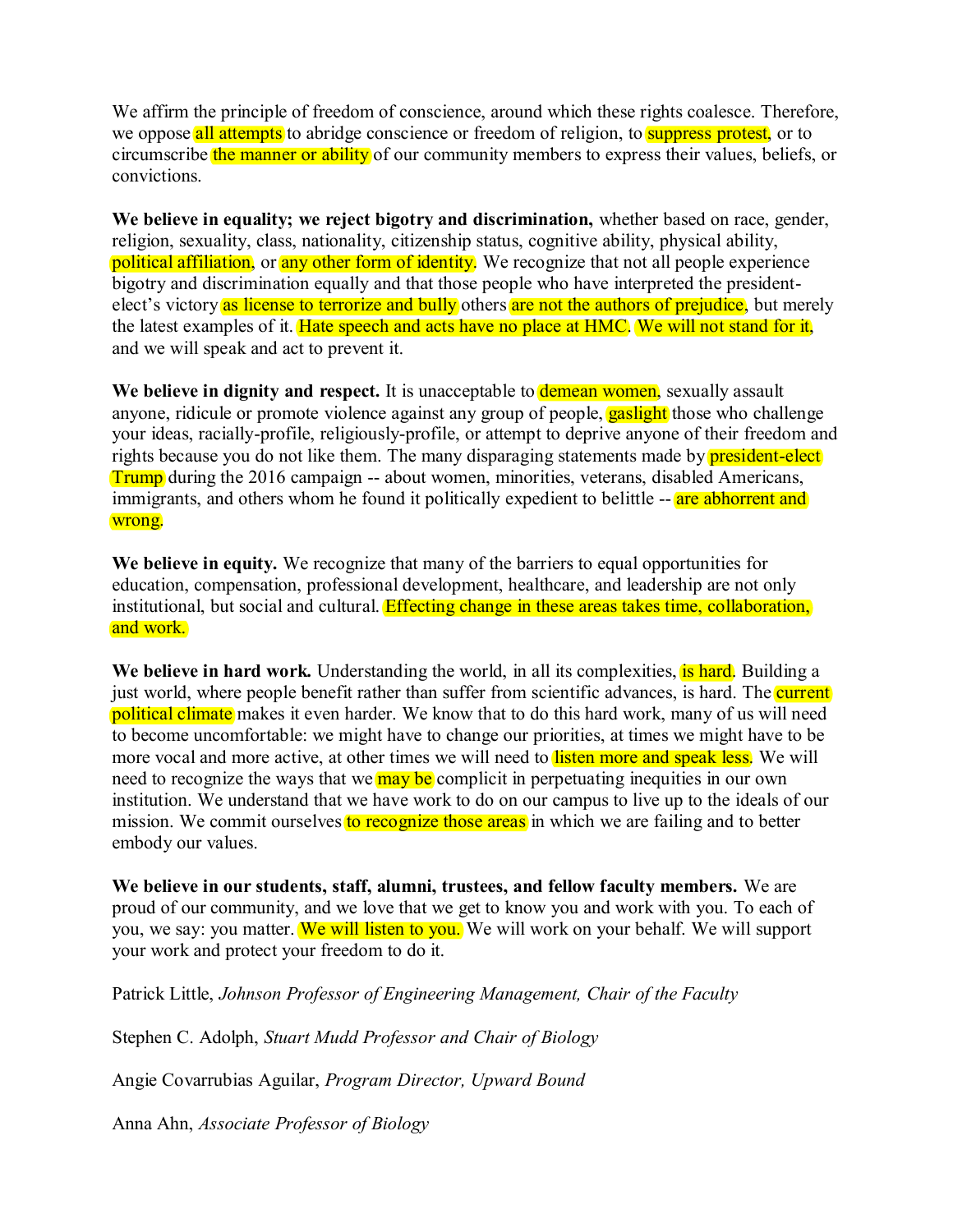Mark Ashley, *Registrar & Assistant Vice President for Student Information Management*

Hal S. Barron, *Louisa and Robert Miller Professor of Humanities and Professor of History*

Lori Bassman, *Professor of Engineering, Associate Dean for Academic Affairs*

*T*ad Beckman, *Professor Emeritus of Philosophy*

Andrew J. Bernoff, *Professor of Mathematics*

Jim Boerkoel, *Assistant Professor of Computer Science*

Thyra Briggs, *Vice President and Dean of Admission and Financial Aid*

Anthony Bright, *John Leland Atwood Professor of Engineering Science*

Mary Cardenas, *Associate Professor of Engineering*

Alfonso Castro, *Professor of Mathematics*

Ambereen Dadabhoy, *Visiting Assistant Professor of Literature*

G. William Daub, *Seeley Wintersmith Mudd Professor of Chemistry*

Marianne de Laet, *Associate Professor of Anthropology and Science, Technology, and Society*

L.G. de Pillis, *Norman F. Sprague Professor of Life Sciences, Professor of Mathematics, Department Chair*

Eric Ditwiler, *Director of Academic Operations, Member Faculty Executive Committee*

Zachary Dodds, *Professor of Computer Science*

Matina Donaldson-Matasci, *Assistant Professor of Biology*

Tom Donnelly*, Professor of Physics*

Whitney Duim, *Visiting Assistant Professor of Chemistry, HMC '05*

Erika Dyson, *Associate Professor of Religious Studies, Member Faculty Executive Committee*

Ann Esin, *Associate Professor of Physics*

Jason Gallicchio, *Assistant Professor of Physics*

Gabriela Gamiz, *Director, Community Engagement* 

Sharon Gerbode, *Assistant Professor of Physics*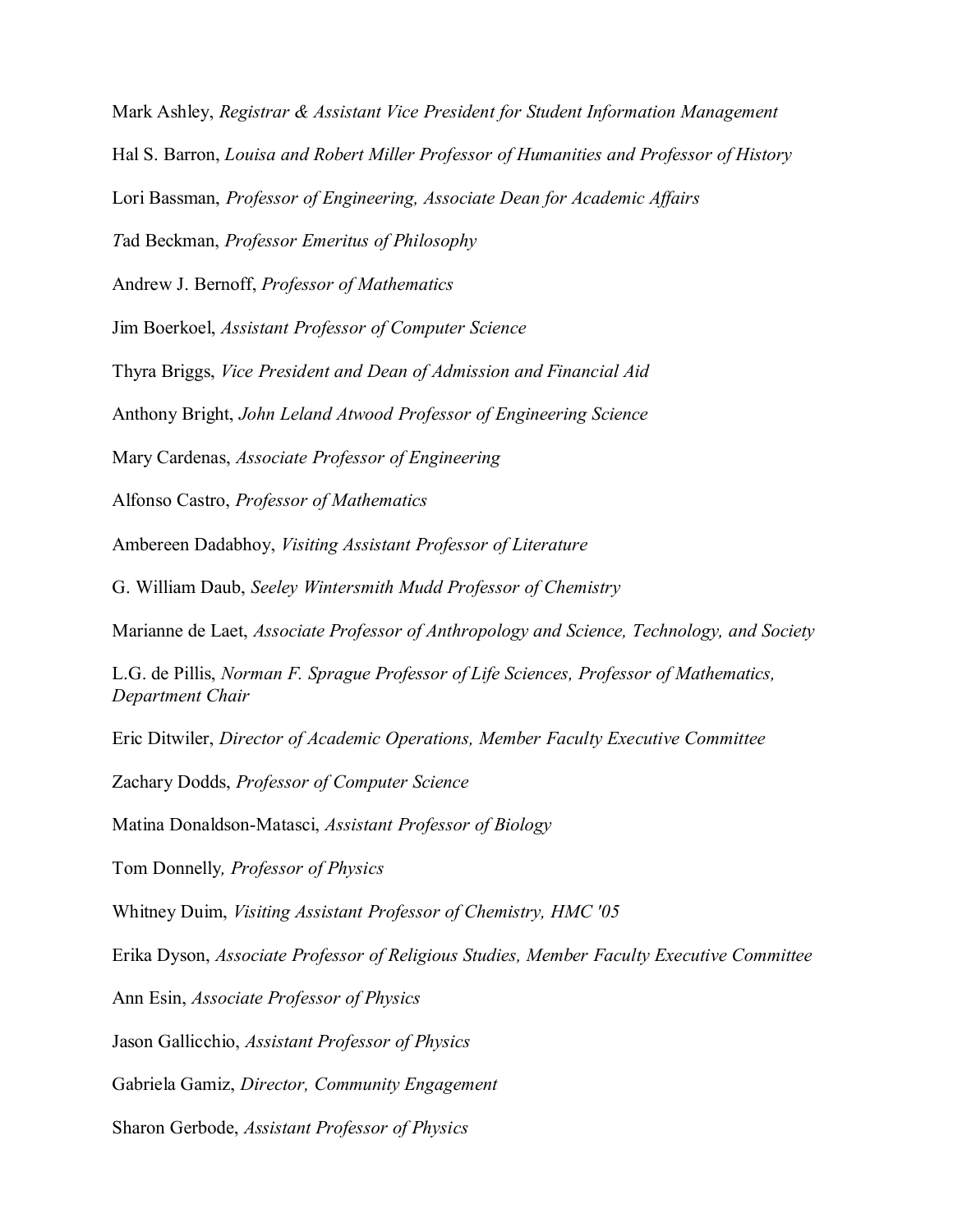Kash Gokli, *Professor of Manufacturing Practice, Director of Engineering Clinic* 

Jeff Groves, *Professor of Literature and Dean of the Faculty*

Vivien Hamilton, *Assistant Professor of History of Science*

David Money Harris*, Harvey S. Mudd Professor of Design*

Richard Haskell, *Professor of Physics*

Karl Haushalter, *Associate Professor of Chemistry and Biology, Associate Dean of Research and Experiential Learning*

Lelia Hawkins, *Assistant Prof of Chemistry*

Thomas Helliwell, *Professor Emeritus of Physics*

Jon Jacobsen, *Professor of Mathematics, Dean of Students, Member Faculty Executive Committee*

Adam Johnson, *Professor of Chemistry*

Lisa Kaczmarczyk, *Adjunct Professor of Computer Science*

Dagan Karp, *Associate Dean for Diversity, Associate Department Chair, Associate Professor of Mathematics*

Robert M. Keller, *Professor of Computer Science*

Lauren Kim*, Associate Registrar/International Student Advisor*

Henry A. Krieger, *Professor of Mathematics (Emeritus)*

Nancy Lape, *Associate Professor of Engineering, Associate Department Chair, Member Faculty Executive Committee*

Angie Lee, *Visiting Assistant Professor of Engineering*

Rachel Levy, *Professor of Mathematics, Associate Dean for Faculty Development*

Colleen Lewis, *Assistant Professor of Computer Science*

Ran Libeskind-Hadas, *R. Michael Shanahan Professor of Computer Science*

Sue Lindley, *EDP Administrator, Department of Engineering*

Gilma Lopez, Director of Financial Aid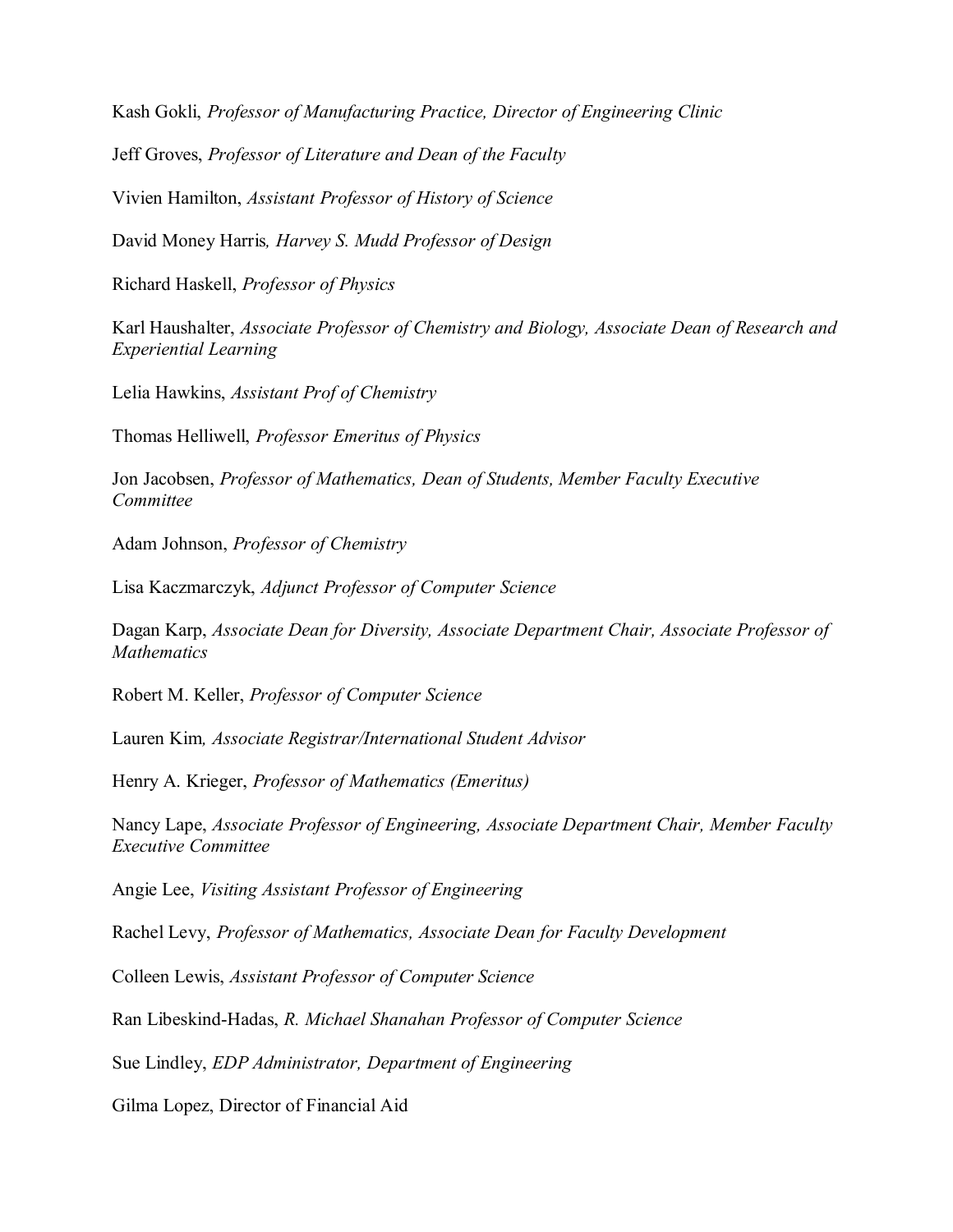Theresa Lynn*, Associate Professor of Physics, Department Chair*

Gregory A. Lyzenga, *Professor of Physics*

Susan Martonosi, *Associate Professor of Mathematics, Member Faculty Executive Committee*

Rachel Mayeri, *Professor of Media Studies*

Catherine S. McFadden, *Vivian and D. Kenneth Baker Professor of Biology*

Julie Medero, *Assistant Professor of Computer Science*

Wendy Menefee-Libey, *Director of Learning Programs*

Barry C. Olsan, *Director, Corporate Relations*

Richard Olson, *Professor of History emeritus*

Melissa O'Neill, *Professor of Computer Science, Department Chair*

Elizabeth J. Orwin '95, *James Howard Kindelberger Professor of Engineering , Department Chair*

Michael Palmer, *Curator, Bates and Harvey Mudd Aeronautics Heritage Library*

Laura Palucki Blake, *Director of Institutional Research and Effectiveness*

Sumun L. Pendakur, *Associate Dean for Institutional Diversity*

Nicholas Pippenger, *Professor of Mathematics*

Peter Saeta, *Professor of Physics*

Vatche Sahakian, *Associate Professor of Physics*

Shailee Samar, *ASHMC President, Member Faculty Executive Committee*

Danae Schulz, *Assistant Professor of Biology*

Matthew Spencer, *Assistant Professor of Engineering*

Tanja Srebotnjak, *Hixon Associate Professor of Sustainable Environmental Design*

Paul Steinberg*, Professor of Political Science and Environmental Policy*

Daniel Stoebel, *Associate Professor of Biology*

Francis Su, *Professor of Mathematics*